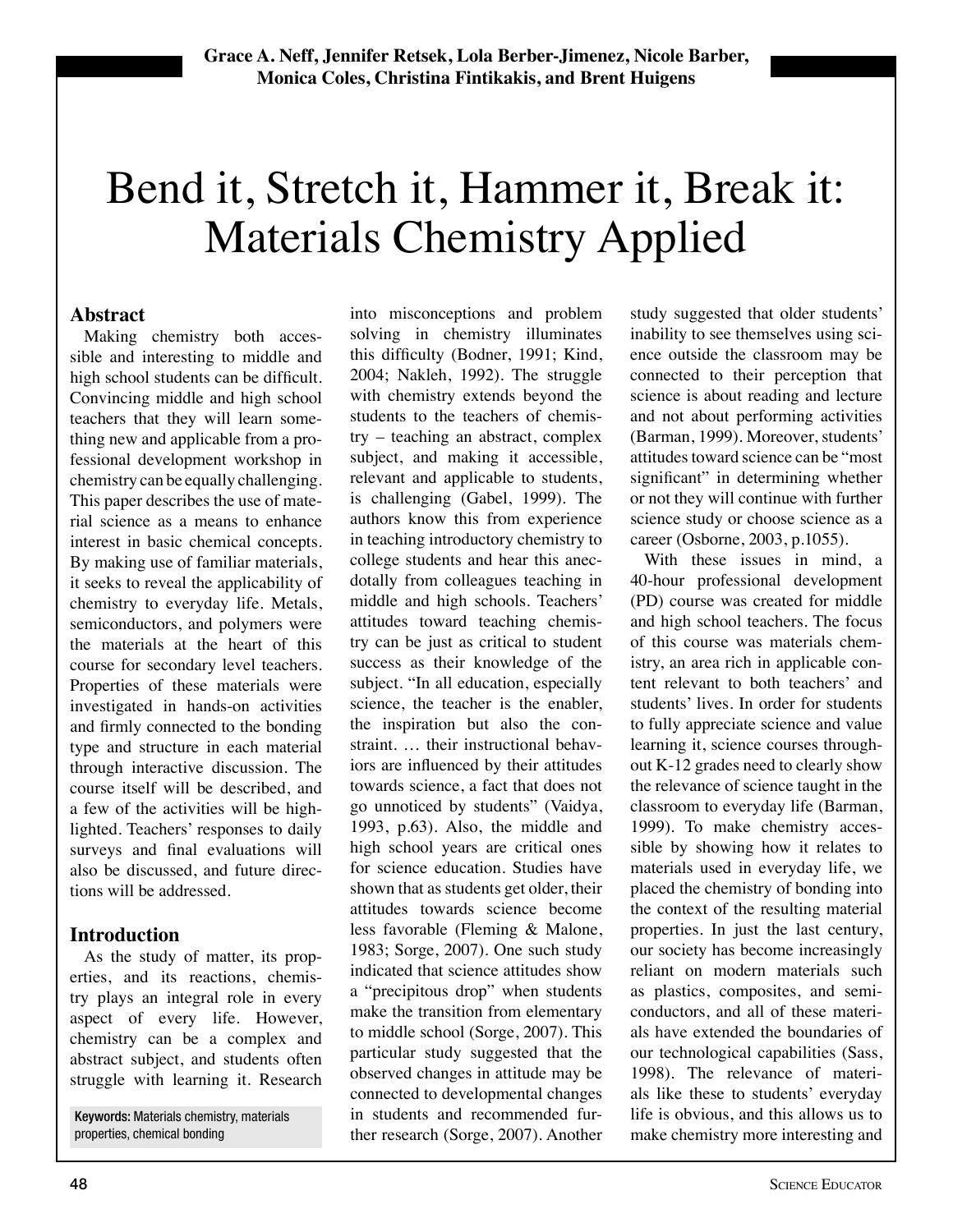accessible. The connection between bonding type and observable material properties gives teachers a way to update their own knowledge and teach a basic concept with renewed interest and more applicability.

Figure 1 below illustrates the connection and flow of the concepts covered in this course. The materials themselves are the basis of this  $course - these are the observables$ that the teachers (and students) can relate to and connect to in their everyday lives. The materials studied were all solids, and, consequently, the bonding in solids and the theoretical basis of that bonding (band theory) are necessary components to the course. Structure and bonding are intimately connected and also determine properties of solids. Thus, the concepts come full circle to answer the question, "How is the bonding in a material related to or responsible for the observable properties?"

This course has been offered twice with a total of 26 teachers participating, and it is part of ongoing work between the Central Coast Science Project (CCSP) and teachers from partnership schools. The CCSP, one of 18 California Science Projects

**Observable Properties** Band Bonding Structure Theory **SOLIDS** Semi-Metals Polymers Conductors



(CSP, 2009), is a collaborative endeavor between University science faculty and local school districts to improve science education for all students. The main presenters for the course were Cal Poly Chemistry faculty; collaborators from Materials Engineering (MATE) played a key role in the first incarnation of the course. Undergraduate chemistry and materials engineering students developed some of the background content and adapted several of the activities in the first year. The work of two of these students became their senior projects, which are required for graduation from this university (Barber, 2005; Coles, 2005).

The intention behind the course is not to "reinvent the wheel." All the parts of the course were already in existence. The course was based on the authors' teaching experience in and content from an engineering general chemistry course (Bailey, 2004). The activities were adapted from a variety of sources (see Table 1). Many of these activities had been developed for and used in classrooms, and the fundamental goal was that all the materials used would be familiar to teachers and students

> alike. For example, materials included metal wire and sheeting, plastic grocery and trash bags, and light emitting diodes  $(LEDs)$ . The value of this program results from pulling all the program components together into a coherent package. Course content is interwoven throughout and strongly connected to the activities. The materials used

in the activities were all readily available, and this allows the teacher participants to practice these activities before using them in their own classrooms. This enables them to see what works and to predict what might not work well with their students. A list of sources of materials was also given to teachers. Another valuable aspect of this professional development program is the presentation and facilitation of the course by content experts in a collegial setting. As university faculty, the authors bring a valuable level of expertise to the presentations, discussions, and activities. The faculty are readily available resources of knowledge for the teachers, and they are willing to answer questions and troubleshoot problems with the activities. Furthermore, the benefit that resulted from the collaborative nature of the course cannot be overstated. Teachers were brought together to meet and work with colleagues during the summer, which is an opportunity they do not have during the school year. The workshop setting is one of the main reasons that the whole package of this course is of much greater value than merely providing the participants with a description of the individual activities. 

#### **Structure of the Workshop**

In both years this course was taught, the majority of participating teachers were middle and high school teachers, and, in the second year, there were also a few elementary school teachers. These teachers were equally distributed between experienced teachers and newer teachers, and the average years teaching experience was approximately fifteen. Some of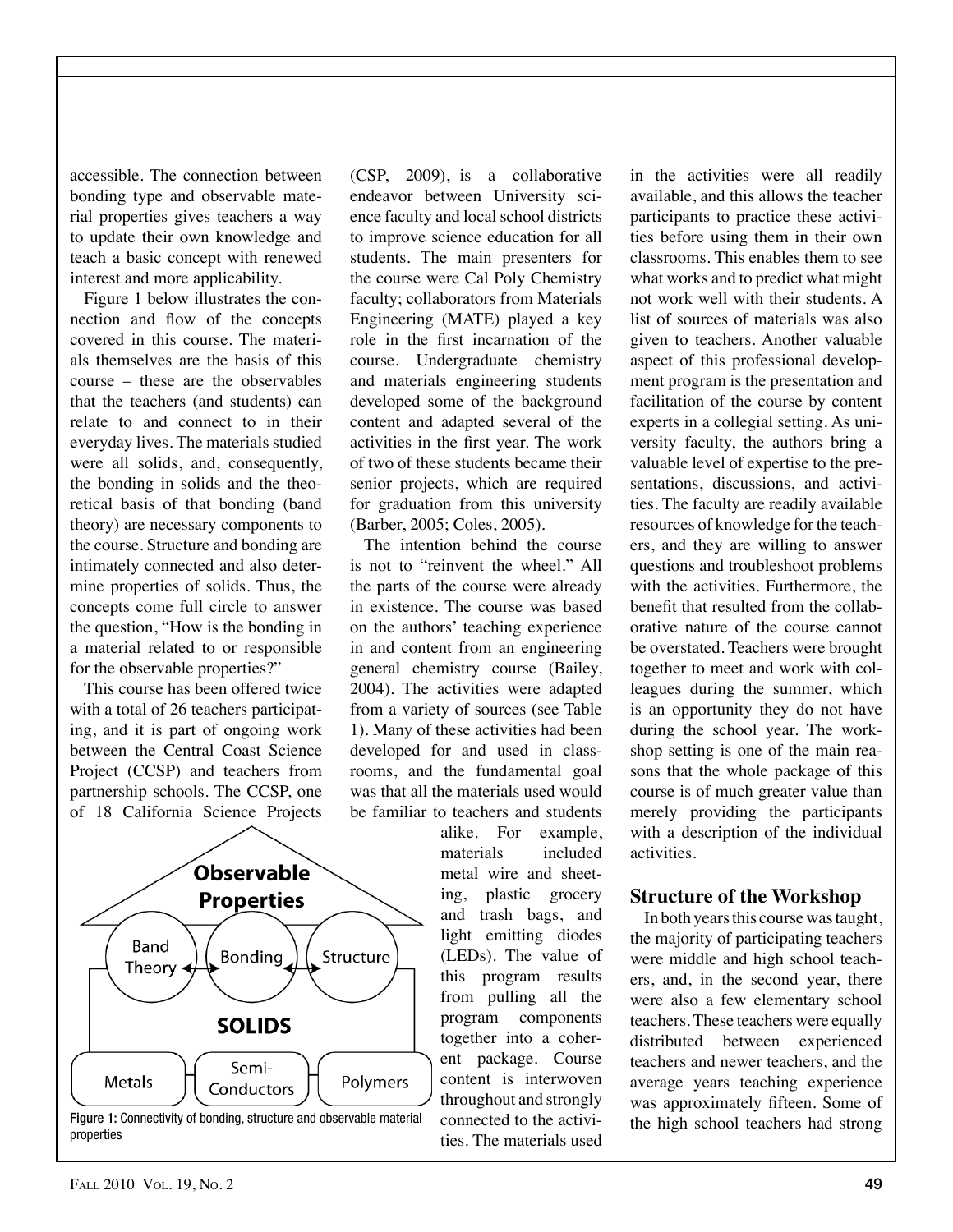chemistry backgrounds and were interested in learning new applications of their knowledge. Other high school teachers, as well as some of the middle school teachers and most of the elementary school teachers, were lacking in their chemistry backgrounds and were looking to increase both their content knowledge and their application skills. Both groups of teachers had strengths to bring to the course, as well as needs for the course to fill. Both years, teachers were asked to read a chapter on Materials Chemistry from a general chemistry text that was sent in advance (Gilbert, Kirss, & Davies, 2004). They were also sent an outline of the course in a daily schedule. In the first year of instruction, teachers started the program with a "crash" course" in materials processing by visiting a materials engineering laboratory on campus and performing steel processing, metal and polymer tensile strength testing, cold working of metals, and a Charpy impact test (California Polytechnic State University [CPSU] Materials Engineering website, 2005). In year two, this portion was omitted (see Impact and Conclusions), and the course started with a Concept Inventory Pre-Test that had been developed by the authors using questions from an existing Materials Concept Inventory (Griffins  $\&$ Krause, 2005) and from their own existing course materials. Both years, teachers were given a course packet that included background content on each topic covered and the instructions for the activities. The daily schedules consisted of alternating content presentations and corresponding activities.

Good professional development must include "activities that are teacher-centered, challenging, authentic and collaborative" (Daniels, Bizar, & Zemelman, 2001, p. 241), and this course was predicated on and evaluated based on that idea. In addition, involving participants in first-hand investigation of material properties is aligned with the constructivist approach to learning. This approach basically states that knowledge cannot be transmitted from teacher to learner, and, instead, the learner must actively acquire that knowledge so that the learning is more concrete when it is applied (Padilla, 1991). Thus, teachers worked in small groups  $(2-3)$ both years to carry out the activities. In year one, teachers also collaborated in these groups to adapt one activity for use in their classrooms. In year two, time was set aside for the groups to debrief together after most activities. Both years, teachers were given an evaluation at the end of each day, and then a final evaluation was given the last day of the workshop.

## **Content and Activities**

Table 1 shows an outline of the content covered and examples of activities performed. In this course, basic bonding theory was approached in an applied manner by utilizing a perspective that investigates the ways that bonding type affects the observed material properties. The course was taught as if it were a rigorous, college-level class, regardless of the grade level at which the teachers taught. Even though these teachers, particularly at the middle or elementary school level, may never cover some of the topics, this high level of instruction is necessary. First of all, it helps teachers see the connection

between the topics presented in the course and other, related topics. Also, in order for teachers to feel competent and be confident in answering any questions posed to them by their students, they must achieve a high level of understanding.

An important aspect of this course was that the activities had to use materials that were easily attainable from hardware stores, grocery stores, or online resources. The more "exotic" materials, like LEDs, were supplied to the teachers, and the source was identified. The equipment used to study some properties, like the conductivity probes, was either handmade in the lab by our students (Gadek, 1987) or purchased at minimal cost from an online source. Many of these activities were scaled-down versions of processing or testing techniques performed in industry or in university-level laboratories that had been adapted for use in the classroom. For example, cold-working and steel processing were accomplished using wires, and polymer tensile strength testing was accomplished using a variety of polymer samples like trash bags, along with ring stands, binder clips, and weights.

One example of a familiar type of material studied in great detail in this course was metals. Properties of metals, such as conductivity and malleability, were described as resulting from the delocalized nature of the bonding electrons in metallic bonding. In metallic bonding, no one metal nucleus holds the valence electrons strongly bound to itself, so these electrons are free to move about throughout the collection of atoms, and thus easily conduct both electricity and heat (Gilbert, Kirss, & Davies, 2004). This flexible electron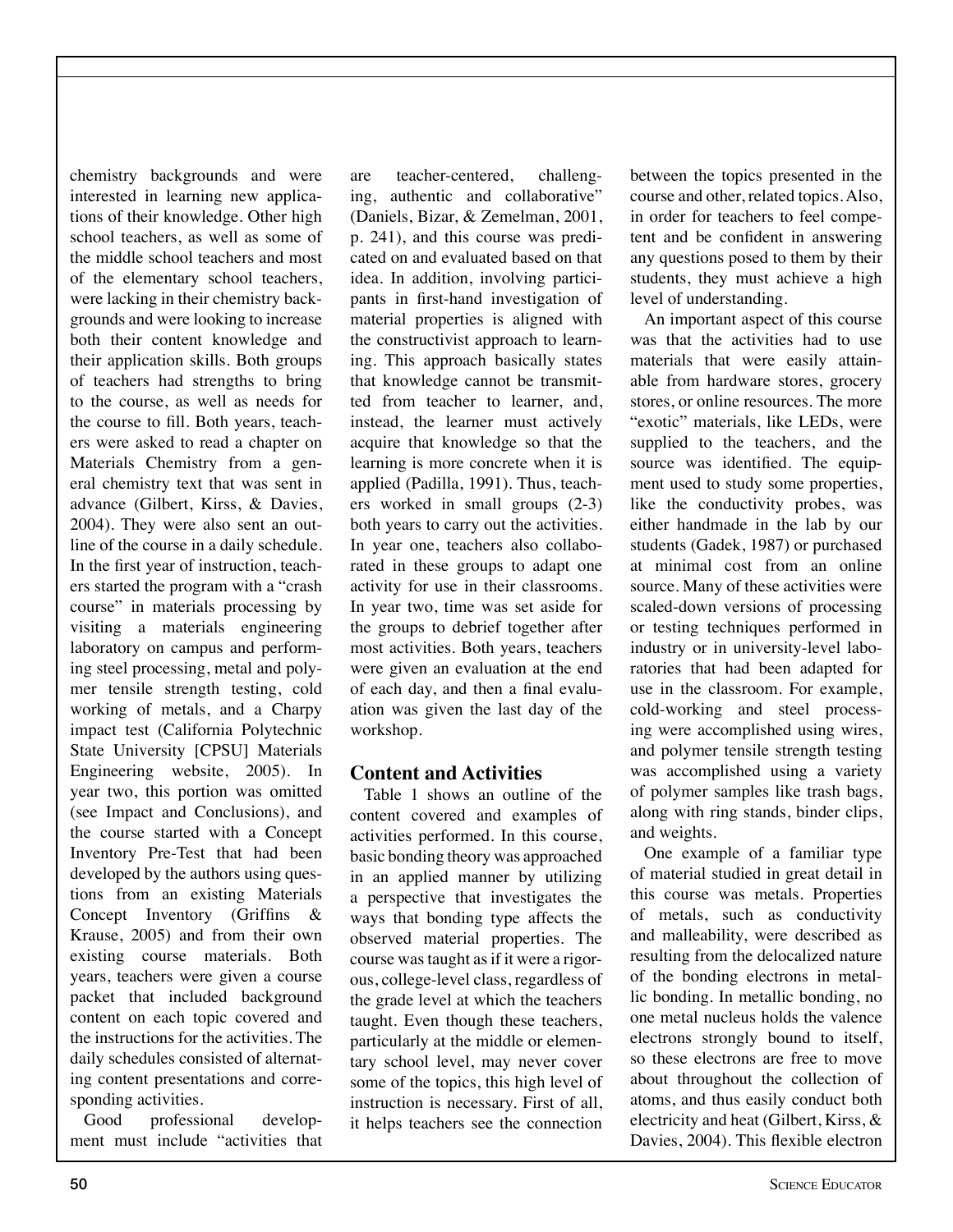| Content                             | Representative<br><b>Activities</b>                    | <b>Demonstrated</b><br><b>Material Property</b>                                       | <b>Bonding Concept(s)</b><br><b>Applied</b>                                                      |
|-------------------------------------|--------------------------------------------------------|---------------------------------------------------------------------------------------|--------------------------------------------------------------------------------------------------|
| <b>Basics of Bonding</b>            | Melted Away <sup>a</sup>                               | <b>Melting point</b>                                                                  | Differences in ionic<br>and covalent bonding                                                     |
|                                     | Metal or Nonmetal? <sup>b</sup>                        | Conductivity,<br>malleability                                                         | Differences in metallic<br>and covalent bonding                                                  |
| <b>Basics of Solids</b>             | Solid State Models <sup>c</sup>                        | Structure of solids at<br>atomic level                                                | Bonding in solids                                                                                |
|                                     | Crystals Up Close <sup>d</sup>                         | Structure of solids at<br>macroscopic level                                           | Bonding in solids                                                                                |
| Properties of Metals,<br>Defects    | Drop the Noodle <sup>e</sup>                           | Comparing heat<br>conduction in metals                                                | Metals conduct heat<br>well due to delocalized<br>nature of bonding<br>electrons                 |
|                                     | Metal Working &<br>Strengthf                           | Malleability and<br>strength of metals                                                | Metals are malleable<br>and strong due to<br>delocalized electrons<br>and presence of<br>defects |
| <b>Band Theory</b>                  | <b>Exploring Conductivity</b><br>Part 1 <sup>c,f</sup> | Conductivity of<br>materials as a function<br>of temperature                          | Comparing conductors,<br>semiconductors, and<br>insulators                                       |
| Semiconductors: LEDs                | <b>Exploring Conductivity</b><br>Part 2 <sup>c,f</sup> | Conductivity of<br>semiconductors<br>as function of<br>temperature and<br>composition | Conductivity of<br>semiconductors<br>depends on what it is<br>composed of and on<br>temperature  |
| Polymer Basics and<br>Reactions     | Making and Recycling<br>a Polymer <sup>9</sup>         | Stretching and<br>elasticity of different<br>polymers                                 | Cross-linking in<br>polymers                                                                     |
| Polymer Structure and<br>Properties | Polymer Absorption <sup>h</sup>                        | Absorption properties<br>of different polymers                                        | Structure of polymer                                                                             |
|                                     | Tensile Strength Testi                                 | Stretching force<br>different polymers can<br>withstand                               | Composition and<br>structure of polymer                                                          |
|                                     | Density Challenge <sup>f</sup>                         | Density of different<br>polymers                                                      | Composition and<br>structure of polymer                                                          |
| a original reference unknown        |                                                        | g Tosiani, T. (2009)                                                                  |                                                                                                  |

h Schug, T. (2003)

i Plastics Division of the American Chemistry Council (2004).

#### Table 1: Materials Chemistry Content Covered and Representative Activities

b Stanitski, C. L. (1998)

c Bailey, C. A., et al. (2005a; 2005b)

d Wynne (1997)

e Kardos (1996b)

f Department of Materials Science and Engineering, University of Illinois at Urbana Champaign. (1996a; 1996b; 1996c; 1996d; 1996e)

"glue" holds the atoms together yet allows them to move when force is applied, which results in malleability. The latter is a simplification of a more in-depth explanation, one that explains malleability as resulting from the presence of dislocations in the metal lattice (Tilley, 2004). This more complete explanation was also explained to the teachers in this course, even though it may be well above the level of detail of most middle or high school classes. It was left to the participants to decide how to adapt these explanations for use with their particular students.

To illustrate metal properties, teachers completed several different activities, some of which are shown in Table 1. For example, heat conduction is well illustrated by comparing how different metal, plastic, and wood bars or rods conduct heat from hot water along their length in order to melt wax, margarine, or peanut butter and release a noodle that the substance had been adhering to the rod (Kardos, 1996b). The property of malleability was investigated in the Tensile Strength Activity (Dept. of Material Science  $&$  Engineering Univ. of Illinois Champaign-Urbana 1996b; Hennon 2004). In this activity, different metal wires or rods of the same gauge are clamped onto a ring stand and a small paper cup is suspended from the end. Metal washers of known mass are then added to the cup until the wires are permanently deformed by the stress. This lab can be very quantitative in that the force exerted by the washers could be calculated, as could the displacement experienced by the wire or rod (Hennon,  $2004$ ). By plotting the mass applied as a function of displacement experienced by the wire, both the stiffness and the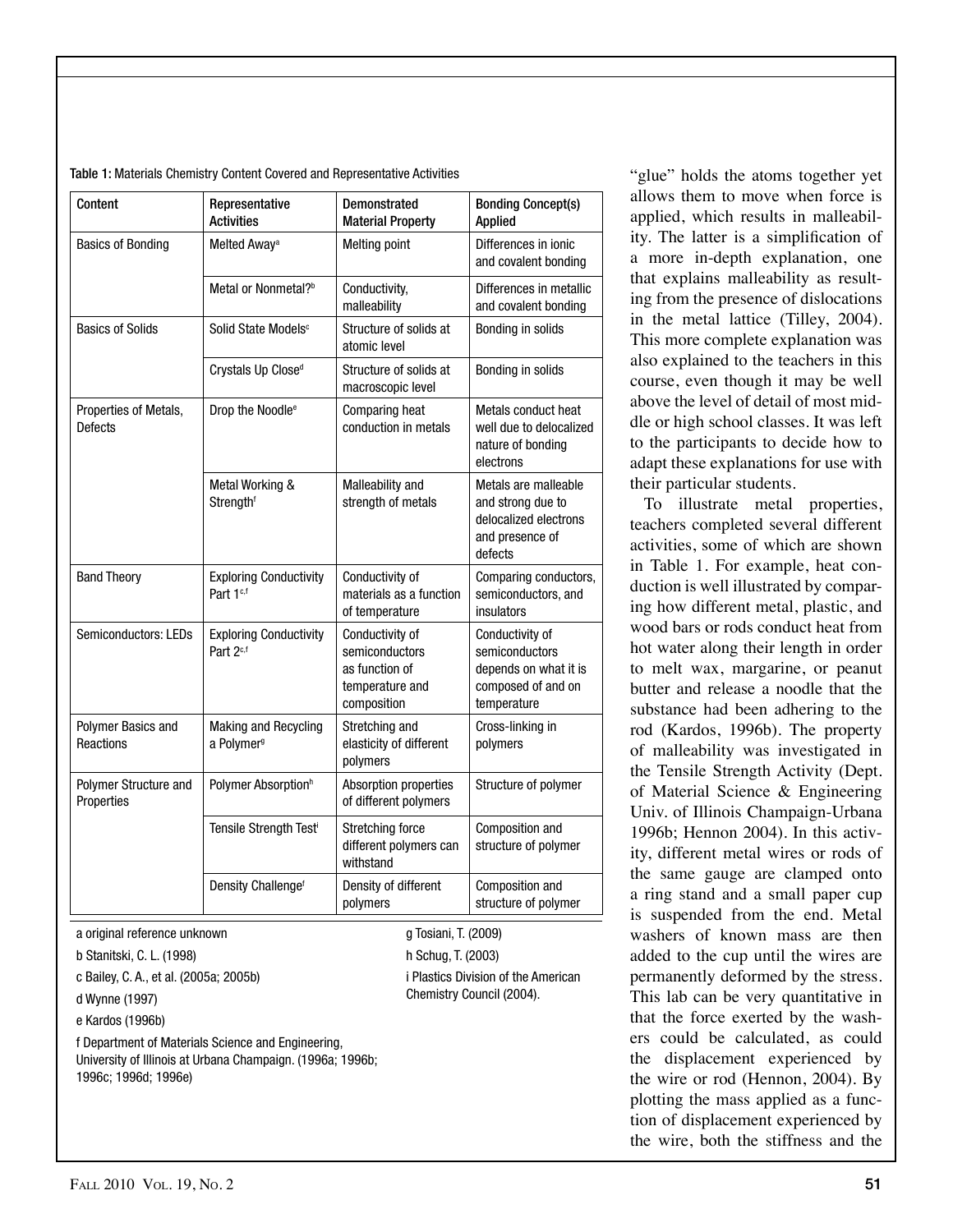yield strength of the metals could be determined (Dept. of Material Science  $\&$  Engineering Univ. of Illinois Champaign-Urbana 1996e). This lab can be simplified or adapted into a simple, qualitative comparison of different metals or a comparison between properties of metal, polymer, and wood that is performed in the same manner without any calculations. The latter comparison of metal, polymer, and wood can be done using rulers held in place with a clamp and hanging a fixed distance from the edge of a table, with the force applied being accomplished using metal washers that fit over the end of the ruler.

Polymers were also studied in great detail, and a variety of activities were useful in illustrating properties of these materials as a function of the bonding and/or structure in the polymers. For example, tensile strength was examined both quantitatively and qualitatively using low density polyethylene (LDPE) dry cleaning garment bags and high density polyethylene (HDPE) grocery bags, as well as other plastics like Saran wrap (polyvinylidene chloride, PVDC) (Plastics Div. of American Chemical Council, 2004). By using binder clips to attach pre-cut strips of the plastic to a ring stand and suspending washers from another binder clip at the bottom, this activity can have a strong quantitative component. Here comparisons could be made of either the amount of force required to permanently deform different materials, or of the distance the samples stretch under application of a set force. A more qualitative version of this investigation is to have participants simply compare how far they can stretch the different materials by hand before they break.

Discussions here focused on how the differences in chemical composition (PE vs. PVDC) or physical properties like density (LDPE vs. HDPE) result in different material properties like tensile strength. Polymer molecules are composed of mostly carbon atoms bonded to each other in long chains, with other atoms, such as hydrogen, bonding to carbon as well to give each carbon four bonds. The bonding here is covalent, which is localized sharing of electrons between two atoms. The carbon atoms in this "backbone" can rotate freely, and that is what makes these polymers flexible (Sass, 1998). Increased strength or stiffness of polymers like HDPE is achieved by stacking and folding neighboring chains to give a more ordered, nearly crystalline substance in which deformation is achieved through stretching the bonds along the carbon backbone (Sass, 1998; Tilley, 2004). The two PE polymers are composed of the same basic chemical "parts" or monomers, but the polymer chains in the low density material are branched and thus cannot pack together tightly. This results in a lower density material that is flexible but doesn't stretch as much as the higher density material (Lajeunesse, 2004). The HDPE polymer chains are not branched, so they pack more tightly and result in a more rigid material that still stretches and has a tensile strength greater than that of LDPE. (Tilley, 2004).

## **Impact and Conclusions**

This workshop was delivered twice to a total of 26 teachers from 20 schools and 10 districts. Eleven schools were located in districts on the Central Coast of California while 6 more were in Southern California

and three were in Central California. Thus, the geographical reach of these workshops was broad. Four of the teachers were elementary, 7 were middle school, 13 were high school teachers, and the remaining two were district science coaches. The potential impact of this workshop on students is significant. With an estimate that the elementary teachers each had 35 students in their classes, and the middle and high school teachers had 6 periods of 40 students each, these workshops had the potential to affect over 5,000 students.

To gauge the impact on individual teachers, daily evaluations were used, and summative assessment was achieved via a final evaluation. The daily evaluations were open-ended and asked teachers to comment on what they liked and disliked about the daily lessons. There were, of course, a wide variety of responses, but systematic coding and analysis of comments revealed that five themes were mentioned most frequently (Strauss  $&$  Corbin, 1998). These responses are shown in Figure 2A. The predominant comment indicated that the teachers liked the activities they performed  $(\sim 34\%)$ . The high quality of the presentations and presenters was the next most common response  $(\sim 23\%)$ , with the hands-on aspect of the workshop also being popular  $(\sim19\%)$ . Teachers also appreciated learning new content  $(\sim 13\%)$  and being able to work with other teachers  $(12\%)$ . All of these comments indicate achievement of our own teaching goals and demonstrate a degree of success of the course.

A similar analysis was performed on the responses about dislikes. There were only approximately a third as many responses to this question as there were to the previous question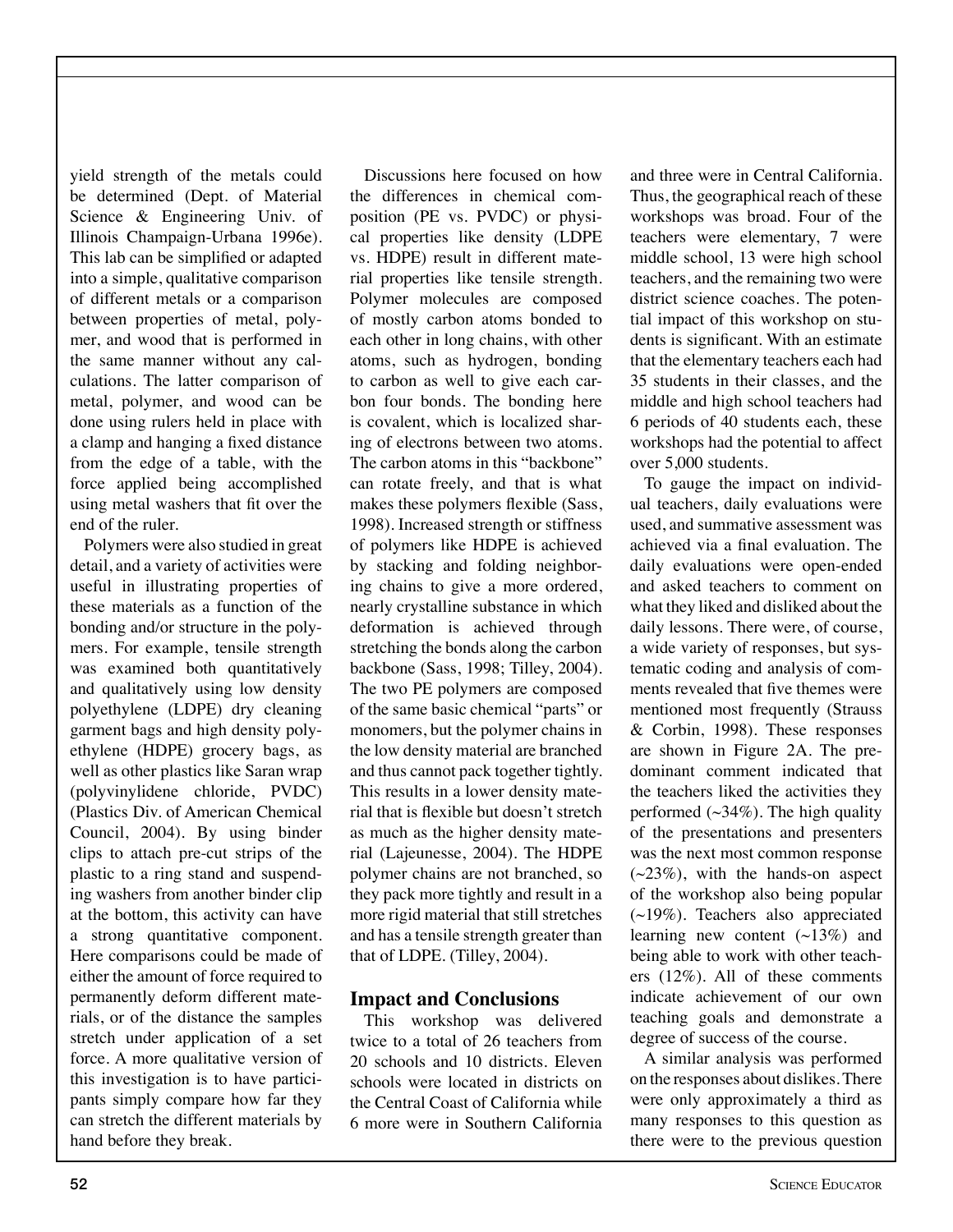(Figure  $2B$ ), and this is an encouraging observation. No one response was repeated at a rate greater than  $26\%$ . The most often repeated comment  $(26%)$  was that the workshop mate-

Figure 2: Results of systematic coding and analysis of responses to the Daily Evaluaquestions A) "What I liked," and B) "What I didn't like"



rial was presented at too high a level, and 11% indicated that not enough time was allowed for the teachers to thoroughly digest the material presented. The smallest percentage  $(9\%)$  of the comments complained that too much information was presented and also that it was presented at too fast a pace. Such comments were expected, due to the varied science backgrounds of the participants and the different levels at which they teach. To address these concerns in future iterations of the course, less material may be presented or the workshop may be extended to a longer period of time. However, rigor of the presented content will not be lessened, because it is important that teachers understand the content at a higher level than their students, in part to avoid propagation of misconceptions (Nakleh, 1992).

Insights gained in year one from the daily evaluations were useful

in further developing the format of the course for year two. In year one, teachers indicated that they enjoyed using the industrial scale equipment in the MATE lab and valued the hands-on aspect of this part of the course, but several also indicated that it was a bit overwhelming and they didn't have enough time to process the material in spite of receiving the lab manual in advance of the workshop. For this reason, this section was omitted in the second year. Another change that resulted from the year one evaluations was that, during the second year, time was set

> aside after most of the activities for debriefing.

The final evaluations asked teachers, among other things, if the workshop met their expectations and if there

was something they learned that they would use in their classrooms. Overall the responses to both questions were positive, with 39% of respondents stating that the workshop met their expectations, and the remaining  $61\%$  said the workshop exceeded their expectations. A majority of respondents  $(65%)$  stated they would use at least some of the activities but were not specific as to which ones. About 26% commented that they learned more about bonding than they ever had, particularly metallic bonding, while  $22\%$  commented favorably about learning about polymers and the same percentage appreciated learning about the properties of the materials.

These final evaluations indicate overall satisfaction by the participants, which further indicates that the course was successful. Future iterations will include pre- and posttests so that more quantitative data

can be obtained (a concept inventory was used only the second summer). To evaluate the long-term effect of the course on participant teaching, follow-up evaluations with past participants are planned. These evaluations will ask questions regarding continued use of activities and pinpoint which activities are still being used. This will help us hone the material and make the course as useful to teachers as possible. New content and activities on other materials like ceramics, wood, paper, and fibers will also be developed for future workshops.

#### **References**

- Barber, N. (2005). Chemistry essentials secondary: A workshop provided by the Central Coast Science Project. Senior Project for Department of Chemistry and Biochemistry, San Luis Obispo, CA: California Polytechnic State University.
- Barman, C. R. (1999). Completing the study: High school students' views of scientists and science. *Science and Children, 36(8), 16-21.*
- Bailey, C. A., (2004). Studio chemistry at Cal Poly. Retrieved from http:// chemweb.calpoly.edu/cbailey/Studio/
- Bailey, C. A., et al. (2005a). Solid state modeling. In *Chemistry 124 online laboratory manual*. San Luis Obispo, CA: California Polytechnic State University. Retrieved from http:// chemweb.calpoly.edu/chem/124/
- Bailey, C.A., et al. (2005b). Conductivity. In *Chemistry 124 online laboratory manual*. San Luis Obispo, CA: California Polytechnic State University. Retrieved from http:// chemweb.calpoly.edu/chem/124/
- Bodner, G. M. (1991). I have found you an argument. *Journal of Chemical Education,* 68(5), 385-388.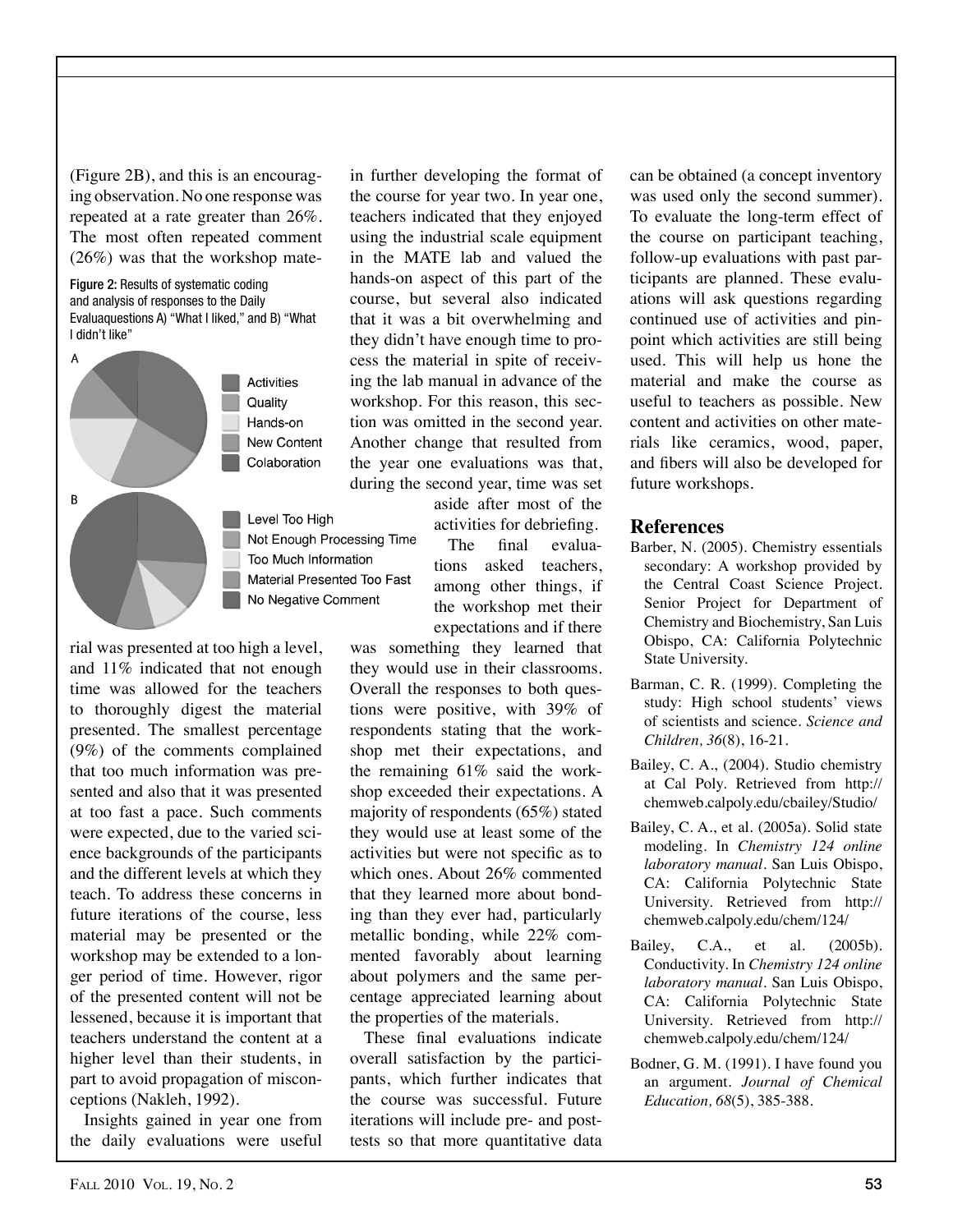- California Polytechnic State University (CPSU) Materials Engineering Department. (2005). MATE 215 laboratory course. Retrieved from http:// mate.calpoly.edu/
- California Science Project. (2009). Retrieved from http://csmp.ucop.edu/ csp/index.php
- Coles, M. (2005). Improving science education: Using polymers to make chemistry fun, interesting and accessible to teachers and their students. Senior Project for Department of Chemistry and Biochemistry, San Luis Obispo, CA: California Polytechnic State University.
- Daniels, H., Bizar, M., & Zemelman, S. (2001). *Rethinking high school,*  Portsmouth, NH: Heinemann.
- Department of Materials Science and Engineering, University of Illinois at Urbana Champaign. (1996a). Estimating semiconductor band gap using LEDs. In *MAST module: Materials science and technology*. Retrieved from http://matse1.mse. uiuc.edu/
- Department of Materials Science and Engineering, University of Illinois at Urbana Champaign. (1996b). Hot and cold: Temperature and resistance of electronic materials. In *MAST module: Materials science and technology.*  Retrieved from http://matse1.mse. uiuc.edu/
- Department of Materials Science and Engineering, University of Illinois at Urbana Champaign. (1996c). Making metals strong. In *MAST module: Materials science and technology.* Retrieved from http://matse1.mse. uiuc.edu/
- Department of Materials Science and Engineering, University of Illinois at Urbana Champaign. (1996d). Plastics the second time around. In *MAST module: Materials science and technology*. Retrieved from http://matse1. mse.uiuc.edu/
- Department of Materials Science and Engineering, University of Illinois at Urbana Champaign. (1996e). Stretching wires. In *MAST module: Materials science and technology.*  Retrieved from http://matse1.mse. uiuc.edu/
- Fleming, M. L.  $&$  Malone, M.R. (1983) The relationship of student characteristics and student performance in science as viewed by meta-analysis research. *Journal of Research in Science Teaching, 20(5), 481-495.*
- Gabel, D. (1999). Improving teaching and learning through chemistry education research: A look to the future. *Journal of Chemical Education,* 76(4), 548-554.
- Gadek, F. J. (1987). Easily made electronic device for conductivity experiments. *Journal of Chemical Education,* 64(7), 628-629.
- Gilbert, T.R., Kirss, R. V.,  $\&$  Davies, G. (2004*). Chemistry: The science in context*, 1<sup>st</sup> Edition. New York, NY: W. W. Norton & Company.
- Griffins, R.B. & Krause, S. (2005). Materials concept inventory. Obtained through personal correspondence with the authors.
- Hennon, S. (2004). Can you handle the stress? *Cornell Center for Materials Research (CCMR) Research Experience for Teachers.* Retrieved from http://www.ccmr.crnell.edu/education/modules/retmodules.html
- Kardos, T. (1996a). 20. Metals conduct heat. *75 Easy chemistry demonstra*tions, Portland, OR: J. Weston Walch.
- Kardos, T. (1996b). 26. Different metals and nonmetals conduct heat differently. *75 Easy Chemistry Demonstrations,* Portland, OR: J. Weston Walch.
- Kind, V. (2004). *Beyond appearances: Students' misconceptions about basic chemical ideas*. London: Royal Society of Chemistry.
- Lajeunesse, S. (2004). Plastic bags. *Chemical and Engineering News,*

*82*(38), 51. Retrieved from http:// pubs.acs.org/cen/whatstuff/ stuff/8238plasticbags.html

- Nakleh, M. B. (1992). Why some students don't learn chemistry. *Journal of Chemical Education, 69*(3), 191-196.
- Osborne, J. (2003). Attitudes towards science: A review of literature and its implications. *International Journal of Science Education, 25(9), 1049-1079.*
- Padilla, M.J. (1991). Science activities, process skills, and thinking. In *The psychology of learning science.* Mahwah, NJ: Lawrence Erlbaum Associates, Inc.
- Plastics Division of the American Chemistry Council (2004). *Hands on plastics: A scientific investigation kit.* Retrieved from http://www.americanchemistry.com/hops/activities/index. html.
- Sass, S. L. (1998). The substance of civi*lization: Materials and human history from the stone age to the age of silicon.* New York, NY: Arcade Publishing.
- Schug, T. (2003). Superabsorbant polymer demonstration. Cornell Center for *Materials Research (CCMR) Research Experience for Teachers.* Retrieved from http://www.ccmr.crnell.edu/education/modules/retmodules.html
- Sorge, C. (2007). What happens? Relationship of age and gender with science attitudes from elementary to middle school. *Science Educator, 16*(2), 33-37.
- Stanitski, C. L.(Ed.). (1998). Metal or nonmetal? In *Chemistry in the community* (pp. 108-110). Dubuque, IA: Kendall Hunt Publishing Company.
- Strauss, A., & Corbin, J. (1998). *Basics of qualitative research: Techniques and procedures for developing grounded theory*. Thousand Oaks, CA: SAGE Publications, Inc.
- Tilley, R. J. D. (2004). *Understanding* solids. West Sussex, England: John Wiley & Sons, Ltd.